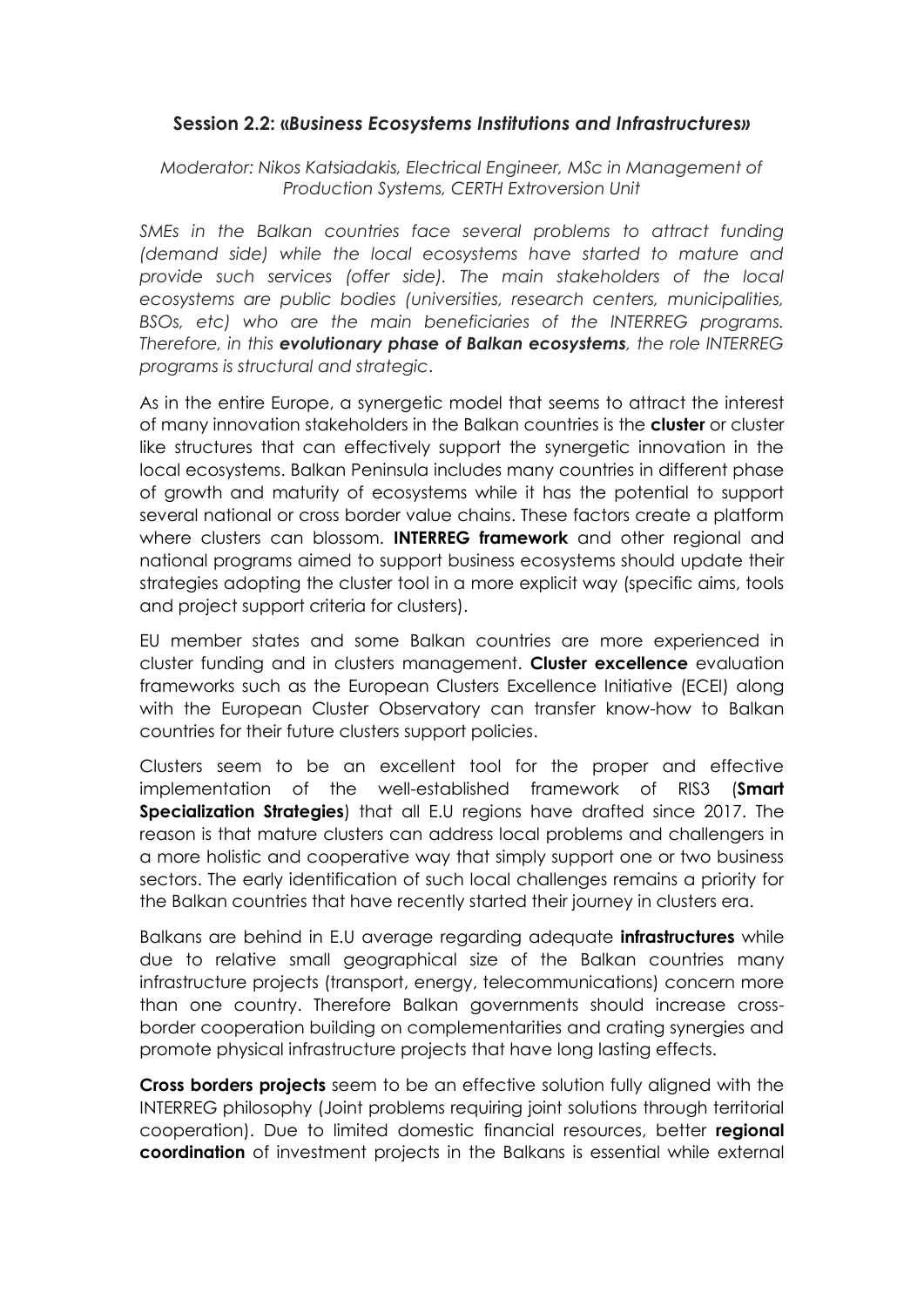financing from international banking institutions can play important role in the area particularly for mature projects exhibiting sustainability.

Concerning future steps for the Balkan Forum it seems that Thessaloniki city has many advantages to host future Balkan Forums and strengthen its political agenda and cross border cooperation in the Balkans. The **Ministry of Interior (Macedonia-Thrace sector**) is located in Thessaloniki and many bilateral synergies among Greece and neighboring countries belong to its portfolio. In addition, Thessaloniki hosts the INTERREG Managing Authority, responsible for the managing and monitoring of the following **four cross-border and transnational INTERREG Programs related to Balkans**:

- Cooperation Programme INTERREG V-A "Greece Bulgaria 2014-2020"
- Cross-border Cooperation Programme IPA INTERREG "Greece –Albania 2014-2020"
- Cross-border Cooperation Programme IPA INTERREG "Greece –The former Yugoslav Republic of Macedonia 2014-2020"
- Cooperation Programme INTERREG V-B "Balkan Mediterranean2014- 2020"

Based on the above facts, it is highly suggested the creation of a **decentralized unit** (**task force**) within the Ministry of Interior (Macedonia and Thrace sector) to undertake a coordinating role, continue and update the Balkan Forum agenda during the new programming period (2021-2027).

It is also suggested the set up of a **Balkan based European Groupings of Territorial Cooperation** (EGTCs) to facilitate cross-border, transnational and interregional cooperation between Balkan countries or their regional and local authorities. Such an EGTC would enable Balkan countries to implement joint projects, share expertise and improve coordination of spatial planning more effectively. This set up of a Balkan EGTC could be supported by INTERREG programs and or other E.U funding frameworks.

During the Thessaloniki Balkan Forum, it has been clear that cooperation among public, private sector is important for the Balkans along with the involvement of research and academic community. More important, **green technologies, circular economy** seem to be suitable thematic axes to enforce sustainable growth in Balkan Peninsula. In the **new programming period** (2021-2027) the respective programs and funding schemes should foresee and strengthen these dimensions.

**Synergetic innovation models** like technology & science parks, incubators as well as clusters and other SMEs networks are considered important and suitable tools for the Balkan countries. These tools are highly suggested for support by the INTERREG frameworks for the new programming period (2021- 2027).

Finally, the next Thessaloniki Balkan Forum is suggested to adopt the thematic axe of Sustainable Environment since it is a major and horizontal axe addressing many other sectors. In addition, the next **Thessaloniki Balkan**